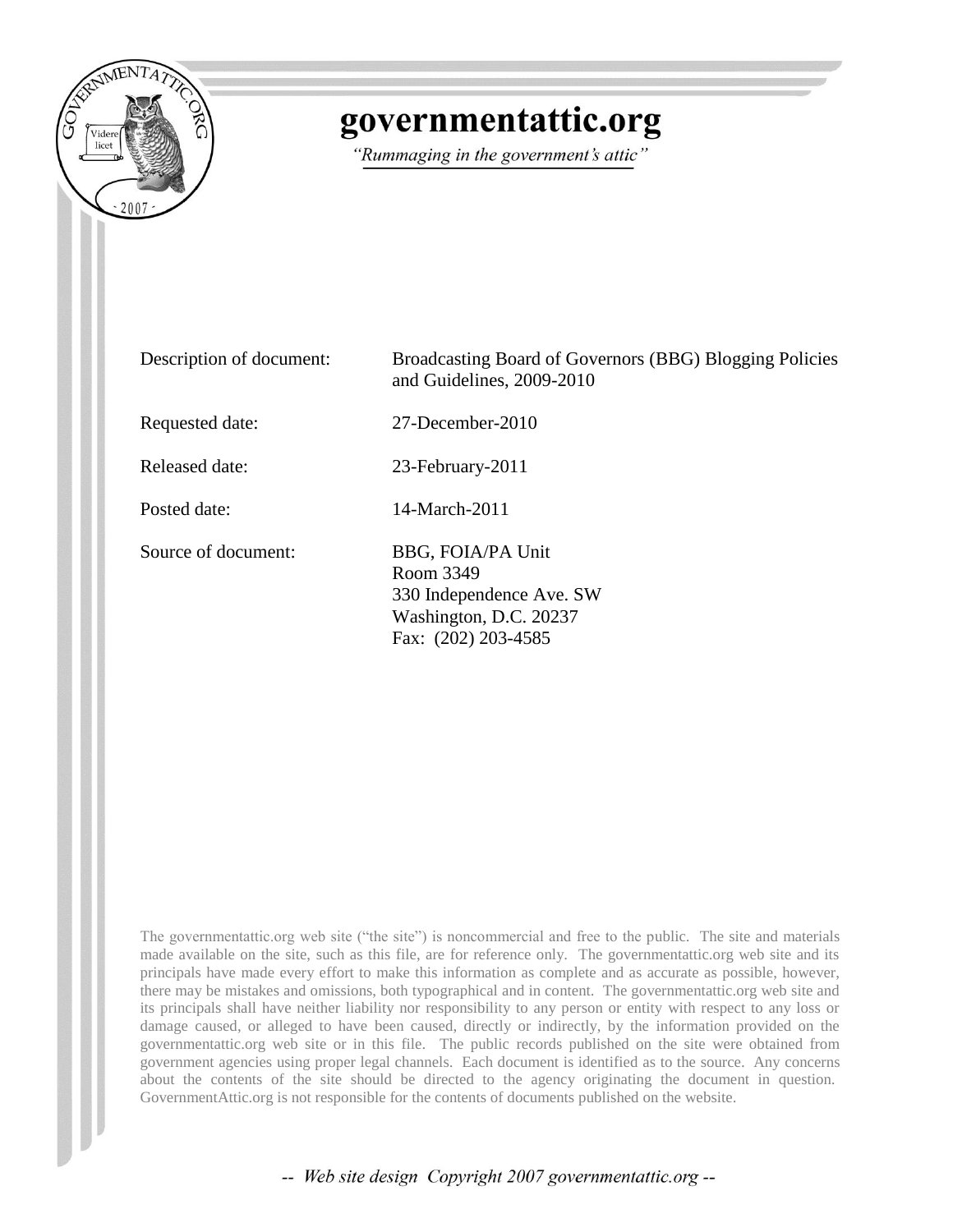

Broadcasting Board of Governors United States of America

330 Independence Ave. SW Cohen Building, Room 3349 Washington, DC 20237

*Office of the General Counsel Freedom of Information and Privacy Act* 

February 23, 2011

#### RE: Request Pursuant to the Freedom of Information Act- FOIA #11-028

This letter is in response to your Freedom of Information Act (FOIA) request dated December 27, 2010, to the Broadcasting Board of Governors (BBG). In your request, you ask for a copy of the document "Blogging Policies and Guidelines" maintained by Rebecca McMenamin. Enclosed is a copy of the document you were seeking. No information responsive to your request was withheld or redacted.

This release completes the Agency's response to this FOIA request, and it is now closed. There were no chargeable fees for processing this request. If you have any questions regarding your request, you may contact me at (202) 203-4550 or write the Office of the General Counsel, Broadcasting Board of Governors, 330 Independence Avenue, S.W., Room 3349, Washington, DC 20237. Currently, inquiries are not accepted via E-mail.

Sincerely,

 $*_{\mathbb{Z}}$  +  $*_{\mathbb{Z}}$ 

Andrew T. Krog FOIA and Privacy Act Officer

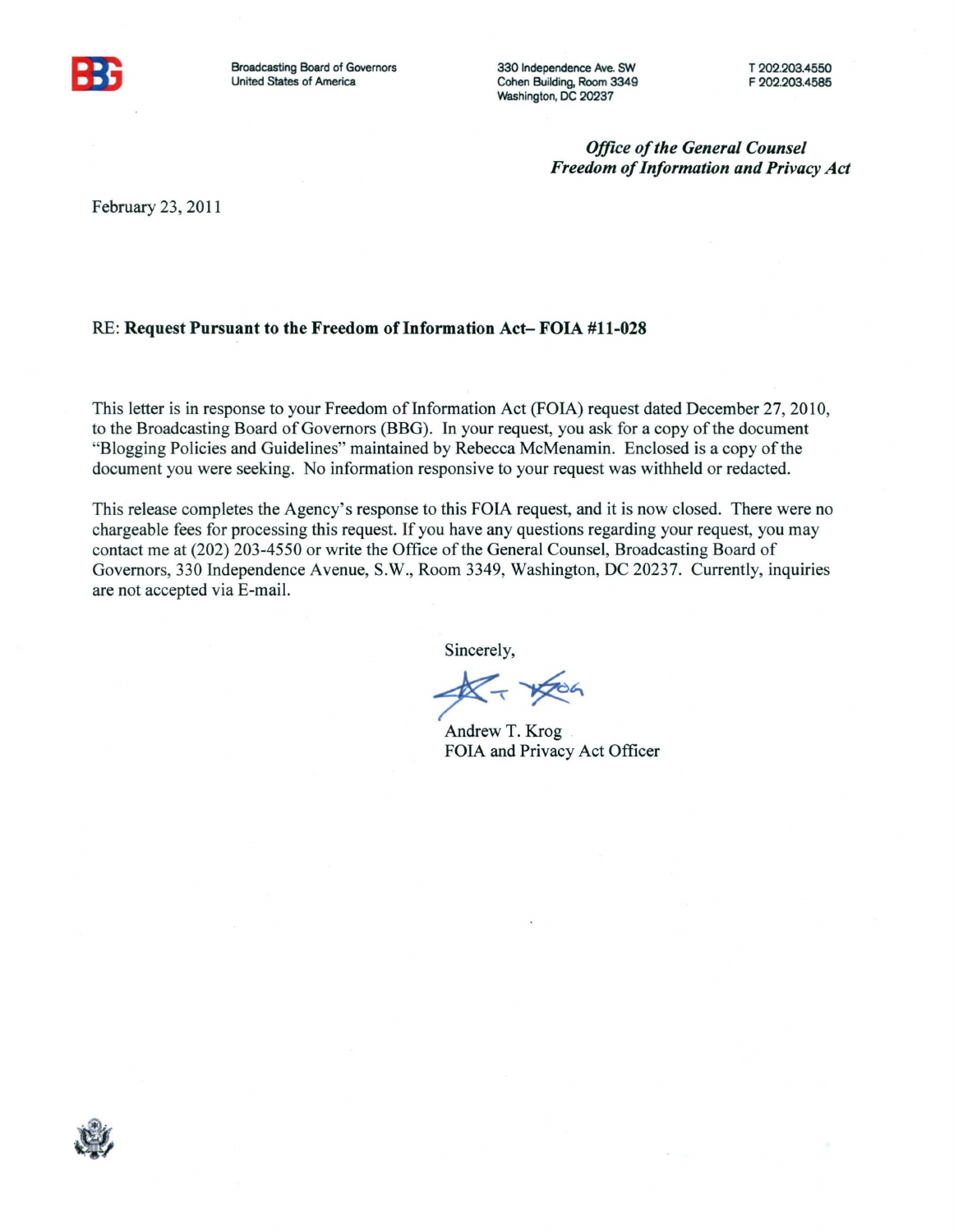# **Blogging Contents**

Blogging Best Practices .......................... 1

#### **What Can You Do With a Blog?**

A blog should relate in some way to stories covered by VOA, for example describing what went on behind the *scenes* or offering insight that is not covered within the actual story or media file.

A blog post can simply be a less formal news report looking at an issue that users might find interesting; almost like posting your notes on a subject.

A blog can also be an objective, balanced, first person view of something; observations.

A blog can focus on a specific theme or issue, such as immigration or women's rights. The theme should be something that can be developed and explored over time (as opposed to something extremely time-sensitive, like the 2010 midterm elections).

A blog should include links (especially hyperlinked text) to other relevant sites and news stories, even if they are not VOA products.

A blog post should not be a long block of text. Use short paragraphs, and add pictures or video to make the content more engaging. Make sure that you have the rights to any graphics, photos, audio, or video you post on the blog.

#### **Promoting Interaction on a Blog**

Blogs need to be written in a manner that encourages responses from readers. There are many different kinds of "calls to action." You can encourage readers to respond with comments, explicitly asking for their thoughts and opinions. Ask users to share their experiences, or even to suggest topics for future blog posts. Solicit user-generated content by asking readers to email pictures or video.

It is just as important to show readers that their engagement matters. Respond to comments in a timely manner, especially ones that ask questions. Recognize readers who contribute regularly and meaningfully. You can also showcase user-generated content in future blog posts. Many journalists hold regular "Q and A" sessions on their blogs, where they respond to reader comments about current events and the craft of journalism.

You should also think about forming relationships with other websites and blogs that address similar topics or target similar audiences. This will this enhance your readers' experience (as they will be exposed to additional resources) and give you more avenues to promote and share your content.

A blog can be written in a more conversational tone than a regular news report. A blog can provide journalists with an opportunity to develop relationships with their audience.

#### **nps for Journalists who Blog**

Take time to explore other journalists' and news organizations' blogs. Identify your favorities and think about what makes them work. A unique ahgle? Memorable photojournalism? A big push for interactivity?

Before you start a blog, think about what your niche will be, whether it is relevant to your target audience, and how you will update the blog as part of your regular workflow.

For more suggestions and ideas about maintaining a quality blog, visit http:/ /www.mediabistro.com/10000words/top-10-blogging-tips-from-around-web\_b228.

## **1 Social Media Primers** 2010

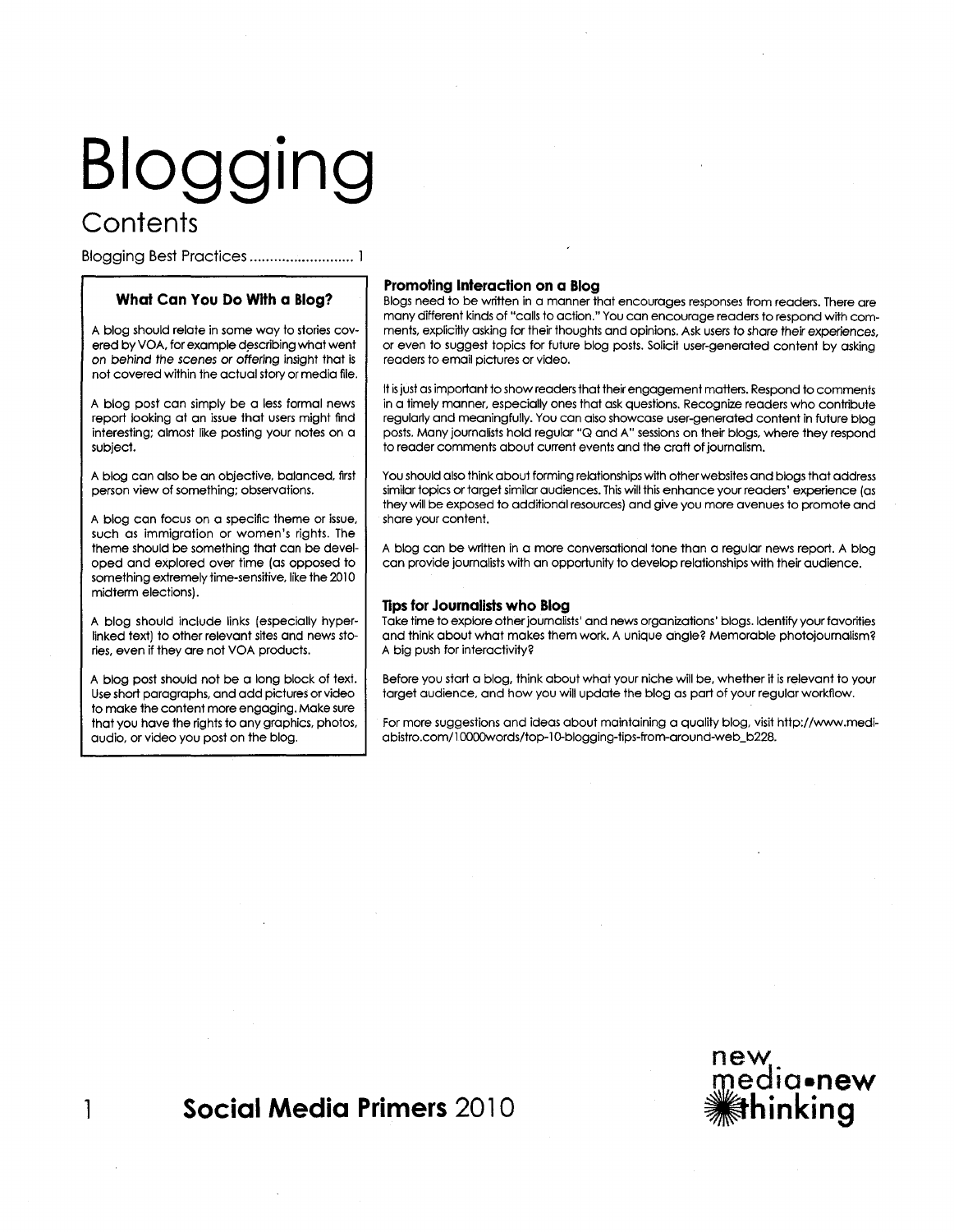

### **VOA/IBB Blogging Policies Updated June 16, 2009**

Blogs may be hosted on VOA sites such as myVOA.com, or on external blogging sites. Bloggers are encouraged to create blogs or contribute to blogs on external sites that are popular with the target audience as this will both go to where the audience already is, and help to drive traffic to VOANews.com. When using non-VOA sites – you should identify sites that do not specifically target a U.S. audience.

- Blogs or blog contributions are to be identified as being from VOA.
- Content must reflect VOA journalistic, editorial and ethical standards.
- It is the blogger's responsibility to provide balance to biased or political statements on any blog they maintain, and to prevent the discourse from becoming inflammatory. Bloggers need to maintain credibility by avoiding personal or political viewpoints.
- Creation of a blog and/or participation in an existing blog on behalf ofVOA must be approved by a supervisor.
- Blog topics should be vetted with editors/supervisors.
	- o A blog should relate in some way to stories covered by VOA, for example describing what went on behind the scenes or offering insight that is not covered within the actual story or media file.
	- o A blog post can simply be a less formal news report looking at an issue that users might find interesting; almost like posting your notes on a subject
	- o A blog can also be an objective, balanced, first person view of something; observations
- Blogs need to be written in a manner that encourages feedback/responses from readers.
- VOA should clearly post "rules of engagement" for blog contributors:
	- o Stay on topic.
	- o No obscenity, profanity, vulgarity, hate language, SHOUTING, or other bad behavior.
	- o No personal attacks. No inflammatory language or calls for violence.
- Pre-Moderation vs. Post-Moderation:
	- o Most blogs should be pre-moderated to ensure that submissions meet the standards identified above.
	- o Post-moderation is appropriate, if the subject matter is not sensitive, and if the service has adequate resources to regularly check blog posts throughout the day.
	- o Make the moderation rules clear to the users.